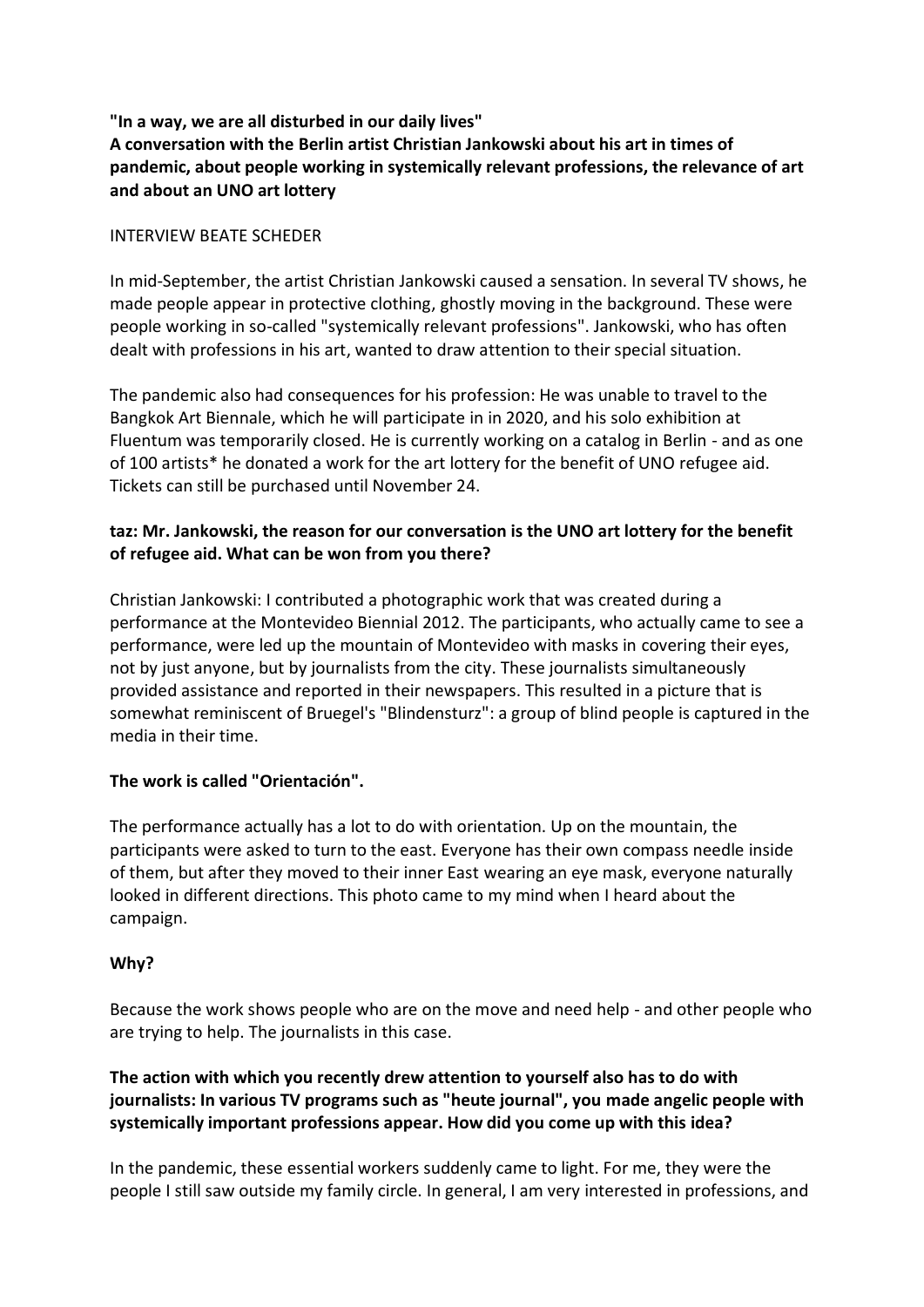in all my work specific perspectives on life and the world play a decisive role. Mine, too, has changed massively due to Corona. Suddenly Berlin, my studio, my apartment became the central starting point for my thinking. Also, for this work, which was created for the Bangkok Art Biennale.

## **This biennial has been running since October, could you travel there?**

Of course not. Even during the preparation, I could only communicate with the Chinese cocurator via WhatsApp and Skype. Many of these communication formats are not entirely legal in China. Suddenly, communication and accessibility were no longer certain, even digitally. The virus, however, was potentially lurking everywhere. All of this led to the fact that I became more and more interested in the system-relevant aspects, because the system was obviously no longer secure. I wanted to let those talk in the mass media, who were suddenly talked about so much by others.

### **What were the reactions?**

Especially after the appearance in "heute journal" there was a lot of discussion on Twitter. In any case, it caused a disturbance. And that fits well. In a way, we are all disturbed in our everyday lives, insulted, insecure and forced to rethink. I wanted to transfer this moment of global uncertainty into a multifaceted work.

### **How did you find the essential workers you were working with?**

I started with my letter carrier. He stood here, delivered a package and I asked him: "Can I do an interview with you? It was exactly the same with the pharmacist who has her pharmacy down the next corner and who performed for me in "Soko Leipzig". Across the street at Edeka works Björn, who later haunted "Aspekte". In earlier works I have chosen magicians from Belgium or Vatican staff as protagonists. Corona brought those into my focus who were still directly accessible for me. The influence of people who inscribe themselves in the works and become co-authors, is fundamental to my work.

## **Speaking of professions: To what extent has the pandemic changed your own?**

Before Corona I lived more out of a suitcase. I still travel, but the time I spend in zoom meetings, Skype or team conferences has increased dramatically. I personally don't have less to do. I'd say I can adjust well to different situations, improvise with what's there, even with stories lying around in my own biography.

#### **For example?**

I have now opened an exhibition in Bucharest with the curator team Quote - Unquote at Suprainfinit Gallery: "Healing Games". I made a work for it together with my brother. The two of us sawed four figurative sculptures with chainsaws from large tree trunks, put them on rolls and did a family constellation in the gallery space. Dad, mom and ourselves, the two brothers. Formally, they remind me of German Expressionism and Baselitz. With a Romanian therapist, however, we accompanied this process therapeutically and thus of course charged the work with additional meaning.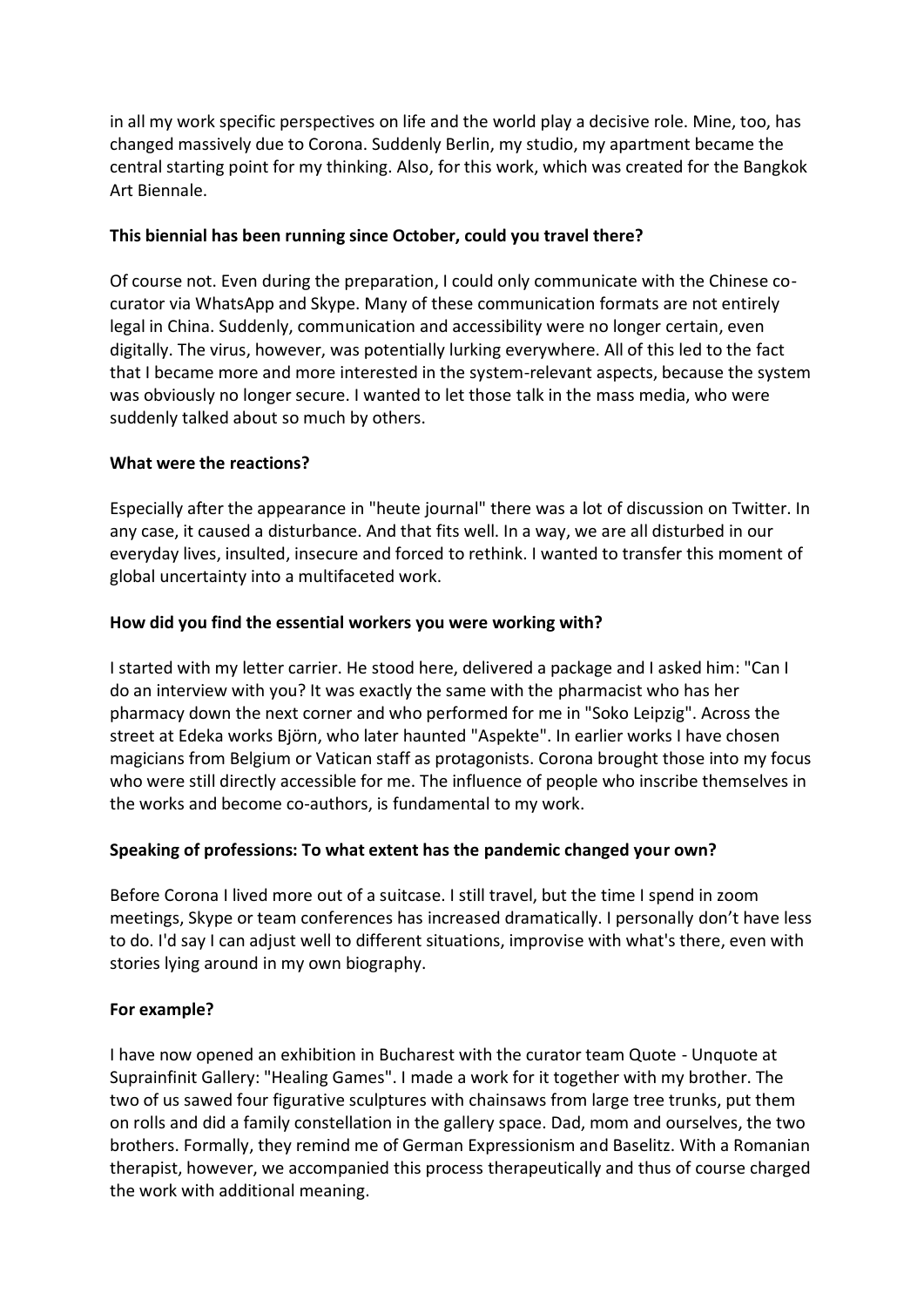### **Is your brother also an artist?**

No, my brother has been unemployed for many years. Since childhood I have never had such an intense time with him as now, when we saw the sculptures together for a few days and nights. It was an extremely physical work, but also a return to childhood, which was suddenly the focus of attention through our conversations and being directed towards each other.

### **After all, family is also a topic that has become more prominent due to the pandemic.**

My brother was the "keeper of the family history", as the new work clearly showed. What was created in Romania is on the one hand a single story, but of course everyone has dad, mom, sometimes siblings. The visitors are invited to move the sculptures and create new constellations. By the way, the therapist now also comes into the gallery with his patients and uses them as a practice.

### **Was the exhibition in Bucharest able to open normally?**

Nothing works quite like normal anymore. Recently, this has been called Soft Openings, which ran from 3 to 11pm. I was surprised how much was going on there.

### **Did you receive many cancellations?**

Some were postponed. But not much has been cancelled. Shortly after the invitation to the Bangkok Art Biennial, I met the collector Markus Hannebauer. He joined us as co-producer for the work for Bangkok and invited me to his Berlin exhibition space Fluentum. So, I also had a lot to do over the summer.

## **Many of your colleagues\* have been hit hard by the crisis, also financially. What do you think the state should support more here?**

Of course, I think art is systemically relevant. Even if I can understand that someone who is on a ventilator does not feel the same way. I think art is fundamentally important for our culture and society. It is not by chance that my exhibition in Romania is called "Healing Games". Art is also a "Healing Game", an invitation to find different, original ways to meet the everchanging world. Concerning the fate of colleagues, everyone should be supported by the state in my opinion. As much as possible.

Side Notes:

Christian Jankowski, born 1968 in Göttingen, studied at the University of Fine Arts in Hamburg. Today he lives and works in Berlin. His art has been exhibited worldwide, most recently at the Bangkok Art Biennale 2020, among others. Solo exhibitions currently at Fluentum in Berlin ("Sender and Receiver" - currently closed) and at the Suprainfinit Gallery in Bucharest ("Healing Games"). In 2016 he curated the 11th Manifesta in Zurich.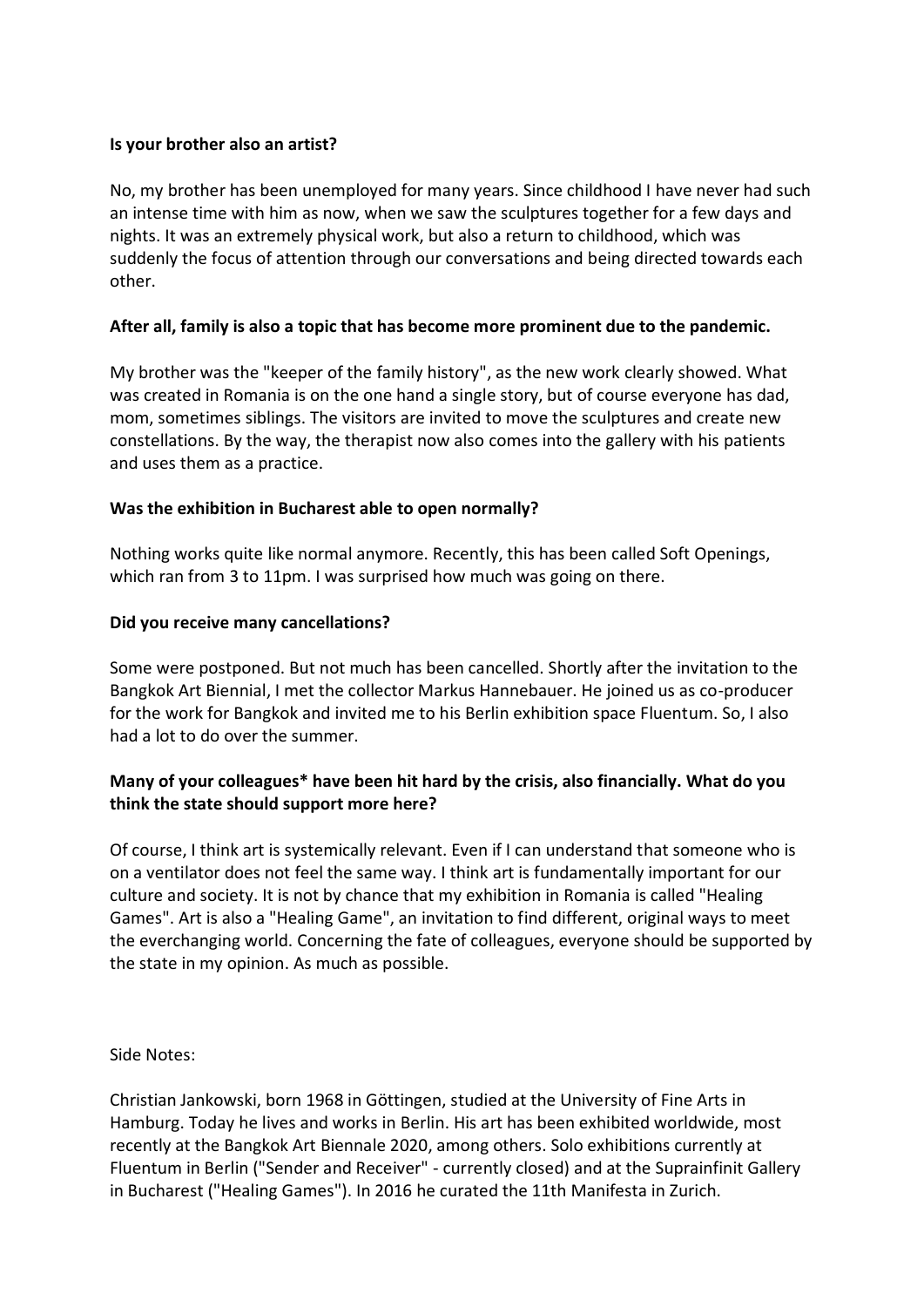On the occasion of its 40th anniversary, UNO refugee aid is organizing the art lottery "HEART - 100 ARTISTS. 1 MISSION". 100 artists\* donated works in DIN-A5 format. Christian Jankowski is one of them. Until November 24, tickets of 40 euros each can be purchased. On November 26, the draw will take place via livestream: [www.uno-fluechtlingshilfe.de/kunst/](http://www.uno-fluechtlingshilfe.de/kunst/)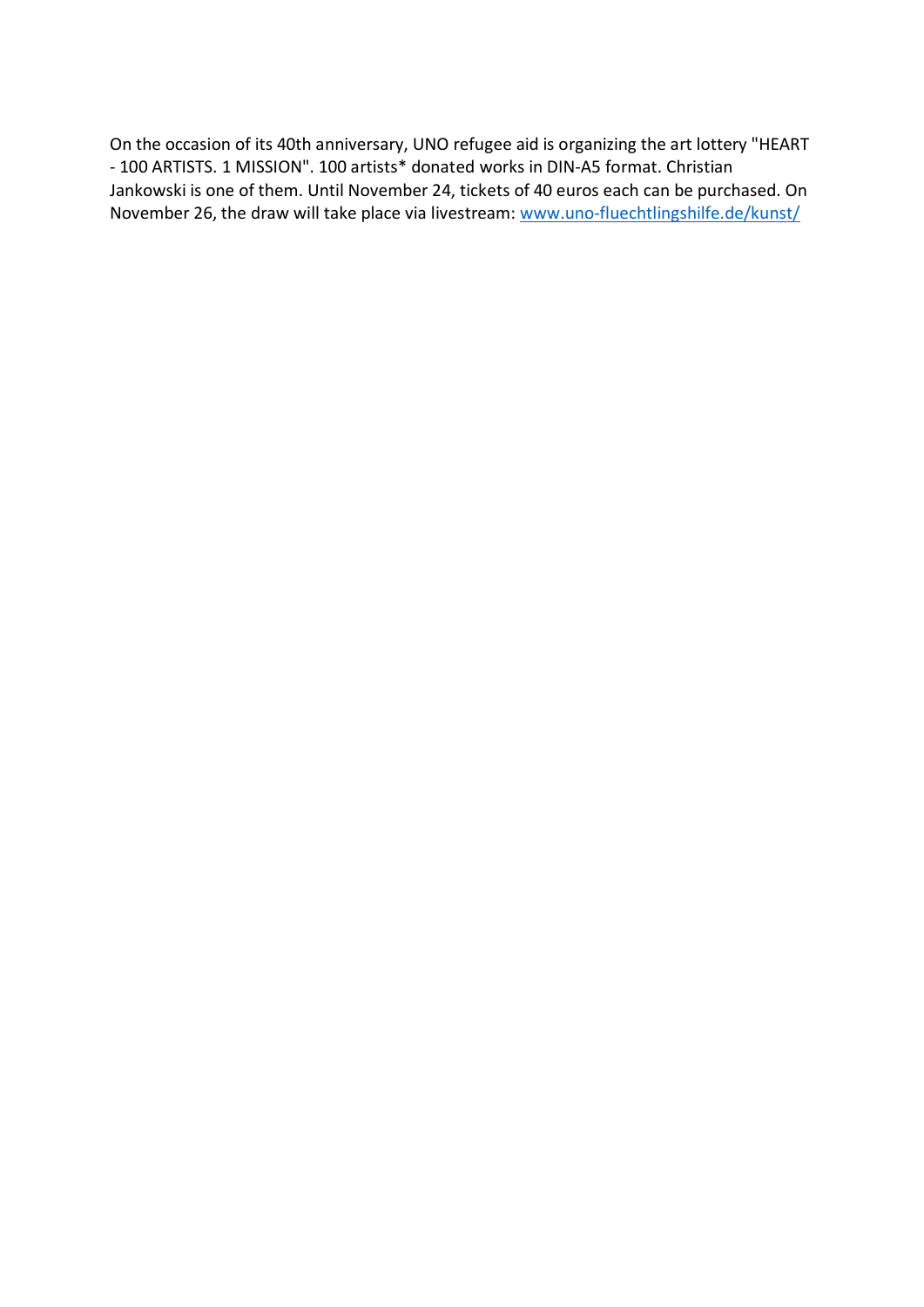# **CHRISTIAN JANKOWSKI** *HEALING GAMES*

### **October 30 — November 19, 2020 SUPRAINFINIT Gallery, Bucharest**

Talk therapy informs and infuses more and more discourses outside therapists' offices. From personal development coaching to social media and entertainment or political analysis, therapeutic speech enters the scene as a linguistic agent and decodes choices, habits or individual biases, online and offline. It makes unconscious choices familiar and explainable through patterns of talk, action and thought. It dismantles automatisms by highlighting the shadows in which shame, joy, guilt or desire hide for every individual.

**Healing Games** is the solo exhibition of artist Christian Jankowski, whose practice touches on dialogue at both a personal and a collective level, through a newly commissioned work, *Family Constellation*, and through previous works that echo concerns from related fields.

For **Family Constellation**, Jankowski asked Romanian Clinical Psychologist Alexandru Bătinaș to lead three online therapy sessions in the gallery space throughout the artistic working process. The artist invited his younger brother Jochen Jankowski to Bucharest for two weeks, both taking part in the sessions to discuss their relationship, family dynamics and the role of art as a possible healing game. Creating a new image of their "Ursprungsfamilie" (family of origin, a German term used in psychotherapy to describe genetic predispositions and alikeness amongst members of a family), Jochen works on and orchestrates the shaping process of four wooden sculptures in the exhibition space, representing each member of the family: the mother, the father and the two brothers. The entire sculpting development is informed by the discussions with the therapist and by the brothers' old and new perceptions of their family. The siblings' collaboration in chainsaw carving resurfaces movements of consciousness, giving access to memories that are subtly unearthed throughout the sculptures' making. Fixed on four-wheel platforms, they allow the artist to move the heavy characters according to the everchanging family dynamics.

Unlike most of the artist's previous works, where the investigation matters derive from the local context and are directed outwards, this project points to his kinship in uncontrollable, affective ways. *Family Constellation*  accesses the unfamiliar through the familiar, exploring family relationships as a method of voyage and hybrid encounter.

The video and the series of plexiglass objects document Jankowski's therapeutic intervention and complement the sculpture ensemble in the personal and collective psyche, engaging with specialists of fields situated outside the art realm. The script is never the product of one author, but rather the result of meetings and dialogues between the numerous voices involved.

*Family Constellation* is an elaborate installation that combines various media produced in Bucharest in the autumn of 2020, and alongside the other works explores the potential of dialogue and (un)familiarity as a catalyst in (self)healing processes.

For **Shame Box** (1992), Christian invited a number of passers-by to write down their greatest shame on a sign and sit behind the signage in the storefront window of his Hamburg studio, presenting it to the outside world. The display of intimate emotions becomes a public installation, a therapeutic gesture for participants and viewers alike. **Visitors** (2010—2019) is a series of neon works that reproduce messages left by the public in museums' visitor books. Jankowski selects the messages that lead to the destabilisation of the certainties of language, captures the mute dialogue between the producer and the viewer and redirects an impression, turning a reaction into an image that is open for interpretation.